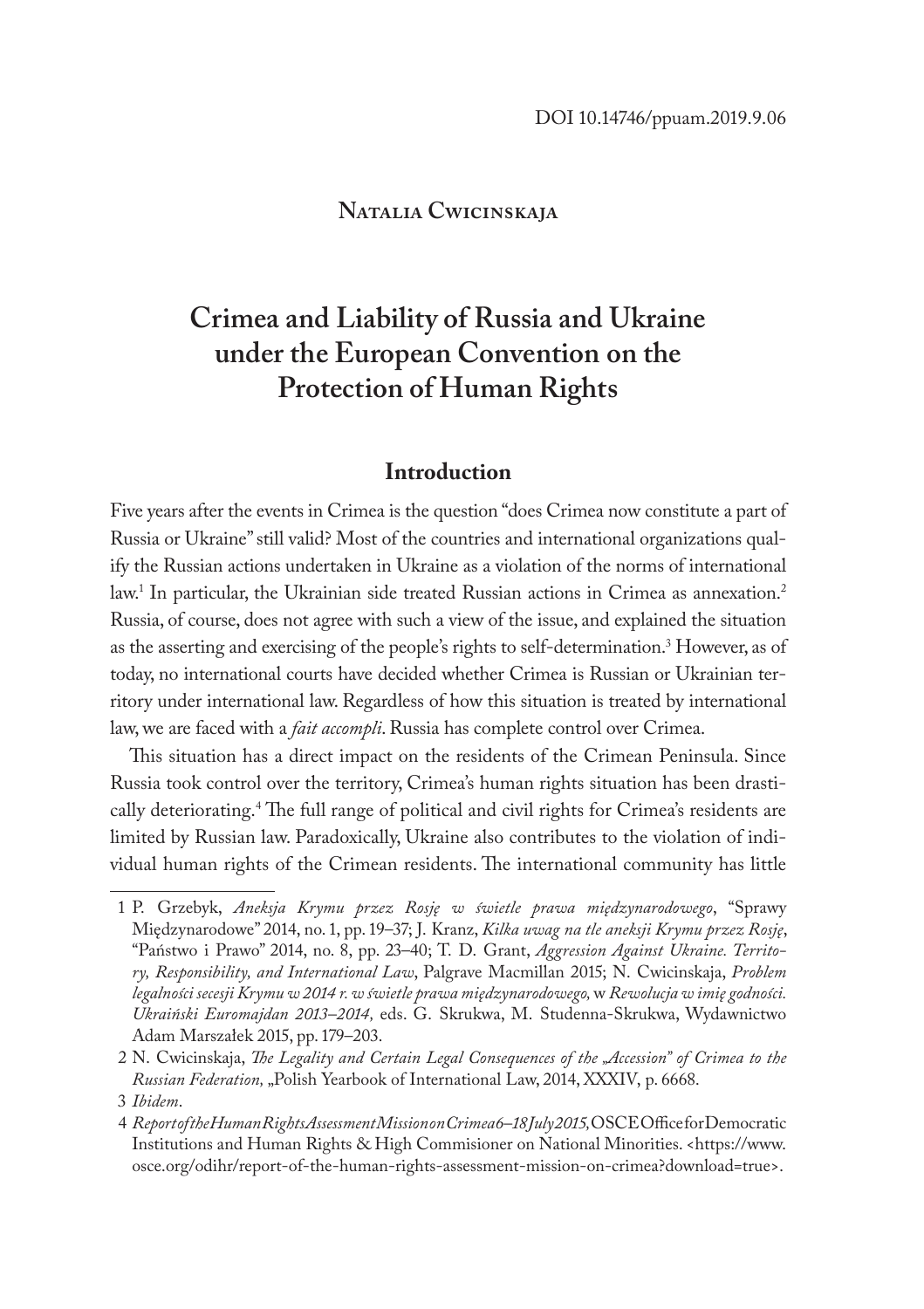access to Crimea, as the authorities have denied or limited travel for representatives of international organisations. It has led to numerous individual applications to the European Court of Human Rights (ECtHR) from Crimea's residents. Applications have been lodged against Ukraine, or Russia, or both. Ukraine is also has brought cases against Russia's actions on its territory in the ECtHR under art. 33 of the European Convention of Human Rights and Fundamental Freedoms (ECHR).

As of the end of 2018, there were over 4,000 individual applications before the Court which are related to the events in Crimea or to the hostilities in Eastern Ukraine and five inter-state applications brought by Ukraine against Russia. One of the inter-state cases related directly to events in Crimea (no. 20958/14).<sup>5</sup>

The ECtHR exercises jurisdiction over a dispute between individual and state or between two states concerning the breach of the provisions of the Convention or its Protocol. The Court's future judgments in cases related to Crimea will point out the responsible state for human rights violations of residents of Crimea. Although the ECtHR has no jurisdiction to determine the legality of Russia's acquisition of Crimea, it is highly likely that during the consideration of the cases it will assess Russia's actions from the point of view of international law.

This article starts with an overview of pending and possible prospective cases originating from the conflict around Crimea between Ukraine and Russia. Individual as well as inter-state applications are presented. The analysing of prospects for complaints filed with the ECtHR and prospective cases is based on the cases already settled by the ECtHR and on ongoing cases of human rights violation of the residents of Crimea. Due to the inconsistency in case law of the ECtHR it is difficult to clearly determine what state will be considered responsible for the violation of the rights of residents of Crimea resulting from the Convention. The possible outcome of applications is proposed based on analysing the ECtHR's law-cases in the next part of the article. The last part provides a summary and offers some conclusions.

## **Cases Related to the Situation in Crimea Before the ECtHR: Individual Applications**

### **Lodged Applications**

According to a ECtHR press release from the 17th of December 2018, there are more than 4000 individual cases before the Court with a nexus to the conflict in Eastern Ukraine and Crimea. The Court does not maintain a separate list of complaints related

<sup>5</sup> *ECHR to adjourn some individual applications on Eastern Ukraine pending Grand Chamber judgment in related inter-State case*, Press Release issued by the Registrar of the Court, ECHR 432 2018, 17.12.2018.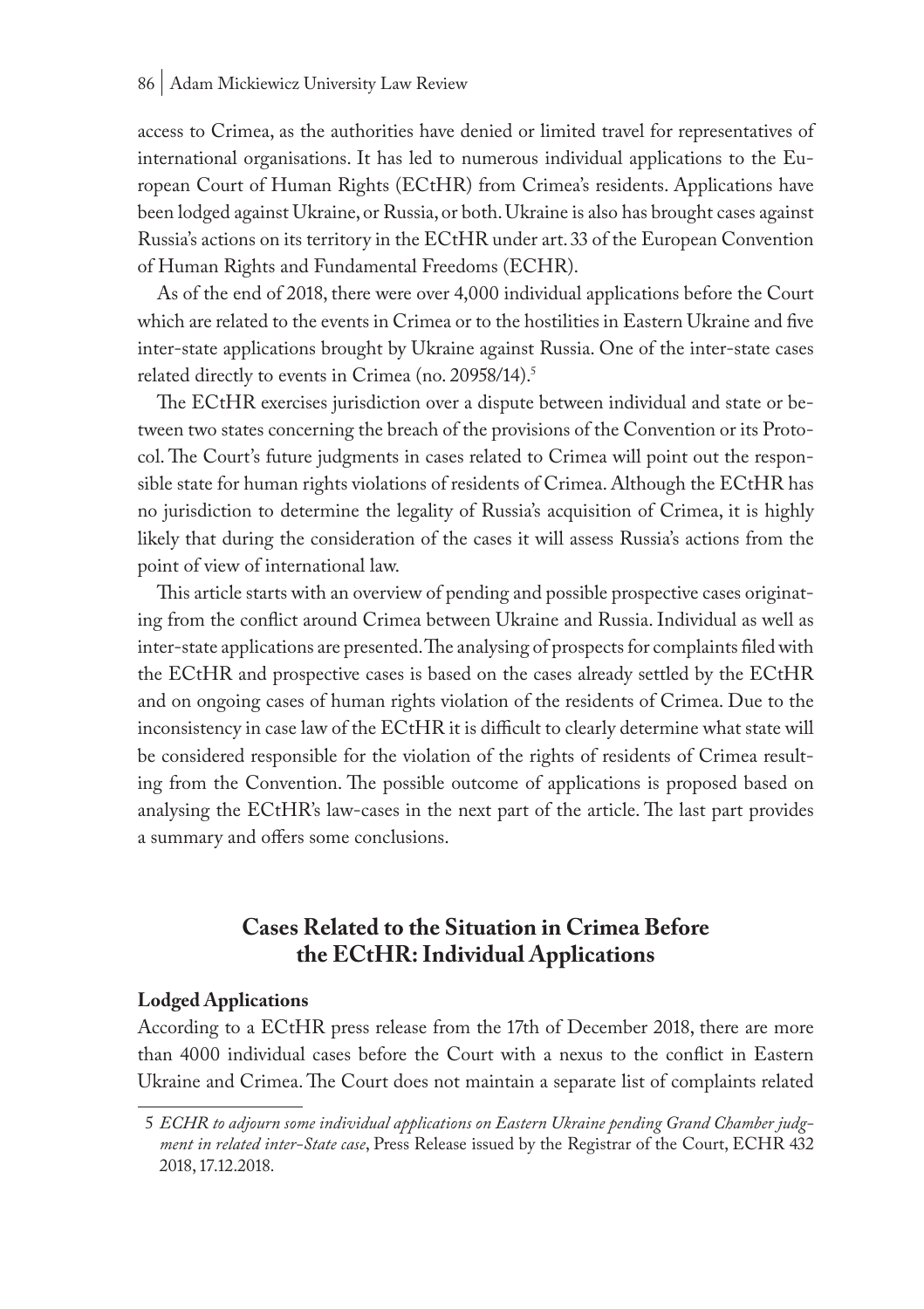to Crimea and a separate list related to events in Eastern Ukraine. It is difficult to accurately indicate how many complaints specifically concern events in Crimea as of today, e.g., in November 2014 it was more than 20.6 In 2016 more than 1170 cases were rejected as the Court found the allegations had not been substantiated $\ell$ .

Up to and as of April 2019 there has been no judgement of the ECtHR related to the situation in Crimea since February 2014. However, some of those cases had been considered by the Court and were communicated. These are: the case of Sentsov against Russia lodged on 7 July 2014 (Application No. 48881/14)8 and the case of Sentsov and Kolchenko against Russia lodged on 27 April 2016 (Application No. 29627/16).<sup>9</sup>

In the first case the applicant complains that his arrest and the decision on his detention were arbitrary and violated Article  $5 \S 1$  (c) of the ECHR. Further, the applicant complains that he was not brought before a judge established in accordance with the national law and that the decision on his detention was not substantiated. In this case the ECtHR decided on the interim measure, calling the Russian government to provide the applicant with appropriate treatment in an institutionalized medical setting on 25 July 2018.10 Measures were decided without prejudging any subsequent decisions on the admissibility or merits of the case. However, the case was communicated to the Russian government less than two months later, on 20 September 2018. Previously, the priority had been given to this application. On the same date the President of the First Section to which the case had been allocated decided to adjourn the Court's proceeding in the case pending the outcome of the proceedings in the inter-state case Ukraine v. Russia (re Crimea) no. 20958/14.11 The Russian government was requested to submit observations by 16 January 2019. There were following questions among others: did the applicant come with the jurisdiction of the Russian Federation with the meaning of Article 1 of the Convention interpreted by the Court in some previous cases on the account of the circumstances of the present case? Are the acts of which the applicant complains in the present case imputable to the Russian Federation, within the meaning of Article 34 in conjunction with Article 1 of the Convention? Was the judge who, on 11 May 2014, ordered the applicant's pre-trial detention, a "judge or other officer duly authorised by law to exercise judicial power", within the meaning of Article 5 § 3 of the Convention?

Initially, on 16 January 2019, the Russian authorities sent to the ECtHR proposition to postpone the exchange of documents on this application until the outcome of the proceedings in the inter-state case Ukraine v. Russia (re Crimea). The Agency "Intefax" received the

<sup>6</sup> *Information Note on the Court's Case - Law*, No. 179, November 2014, Council of Europe, p. 18.

<sup>7</sup> *ECHR to adjourn …*, *op.cit*.

<sup>8</sup> Sentsov v Russia, No. 48881/14.

<sup>9</sup> Sentsov and Kolchenko v. Russia, No. 29627/16.

<sup>10</sup> *Court decides on medical care interim measure for Oleg Sentsov, calls on him to end hunger strike*, Press Release issued by the Registrar of the Court, ECHR 271 2018, 25.07.2018.

<sup>11</sup> First Section, ECHR-LE4.1cR OBS CHB, 26/09/2018.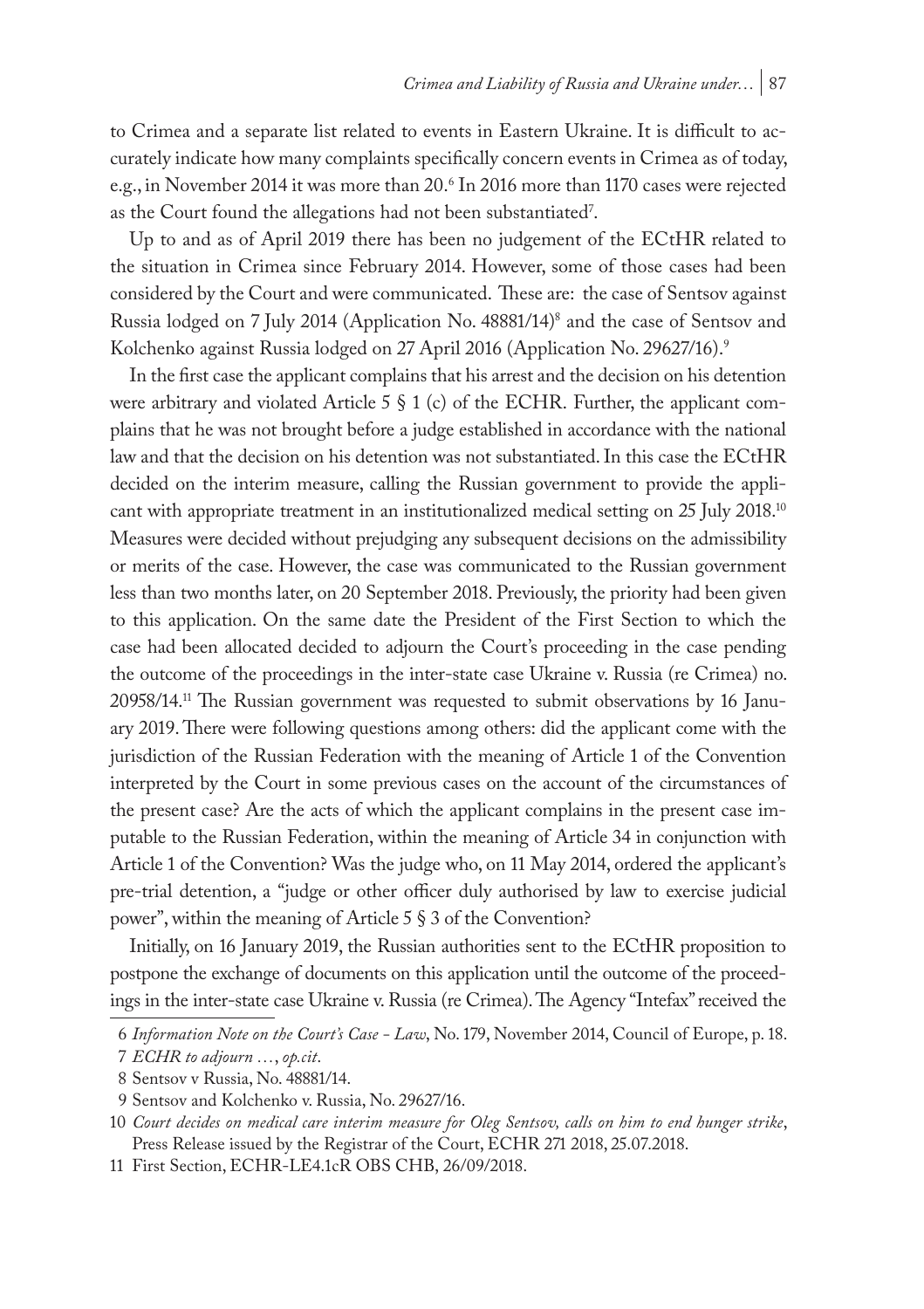official position of the Russian Ministry of Justice: "In connection with the notification of the European Court of Human Rights about the adjournment of the proceedings in the 'Sentsov v. Russia' complaint before the outcome of the proceedings in the case of 'Ukraine v. Russia (re Crimea)', the Russian authorities sent a position on the inexpediency of the exchange of procedural documents on admissibility and merits before making decisions on the admissibility of the abovementioned intergovernmental complaint, given that the findings of the ECtHR in this decision can significantly affect the content of the legal positions of the parties on the individual complaint".12 However, on 13 March 2019, some news agencies published information that the Russian authorities had sent their observations to the ECtHR. Russia has provided the affirmative answer to the questions posed by the Court. The memorandum of Mikhail Galperin, Russian Federation's Representative at the ECtHR, states that since March 18, Russia exercises jurisdiction in the territory of the Republic of Crimea and is responsible for all actions of state bodies. Sentsov was arrested in connection with suspicion of committing a crime, and these suspicions proved to be reasonable. As for the judge of the district court of Simferopol Denis Didenko, at the time of the decision he was the acting judge of the Russian court on the basis of the Law "On the acceptance into Russian Federation of the Republic of Crimea", adopted on 21 March 2014.13

The second case refers the conviction of Ukrainian citizens by Russian courts for terrorism committed in Crimea after its annexation. Applicants complain that under Article 6 § 1 they were not brought before a tribunal established by law. In their opinion since the annexation of Crimea was unlawful and since they were Ukrainian citizens and the alleged crimes were committed on Ukrainian territory (in Crimea) they could not have been tried by a Russian court. Further they complain that their trial was unfair as they were convicted on the basis of evidence obtained by torture and coercion and their conviction was not based on relevant and sufficient evidence. The case was communicated to the Russian government on 19 November 2018. There are five questions to the parties. Most of them concerned the evidence and inhuman or degrading treatment of one of the applicants. But one of the questions concerned the court before which the case of applicants was conducted. The ECtHR asked the Russian government a detailed question – was the court, which dealt with the applicant's case, a tribunal established by law, as required by Article 6 §1 of the Convention? Until 9 April 2019 there is no information about the responses provided by the Russian government. However, considering the observation given by the Russian Federation in the Sentsov v. Russia case, one should also expect an affirmative answer to this question.

However, there is no further consideration of both cases by the ECtHR to expect in the near future. According to the Information Agency UNN, it received the notifica-

<sup>12</sup> *Rossija ne napravila v ESPC dokumenty po delu Sentsova-SMI*, 17 January 2019. <https:// ru.krymr.com/a/news-oleg-sencov-evropeyskiy-sud-po-pravam-cheloveka/29715614.html>.

<sup>13</sup> A. Kornia, *Rossija otvetila na voprosy ESPC po jalobe ukrainskogo rejisera Sentsova*, Vedomosti <https://www.vedomosti.ru/politics/articles/2019/03/13/796360-rossiya-otvetila-na-voprosi-espch>.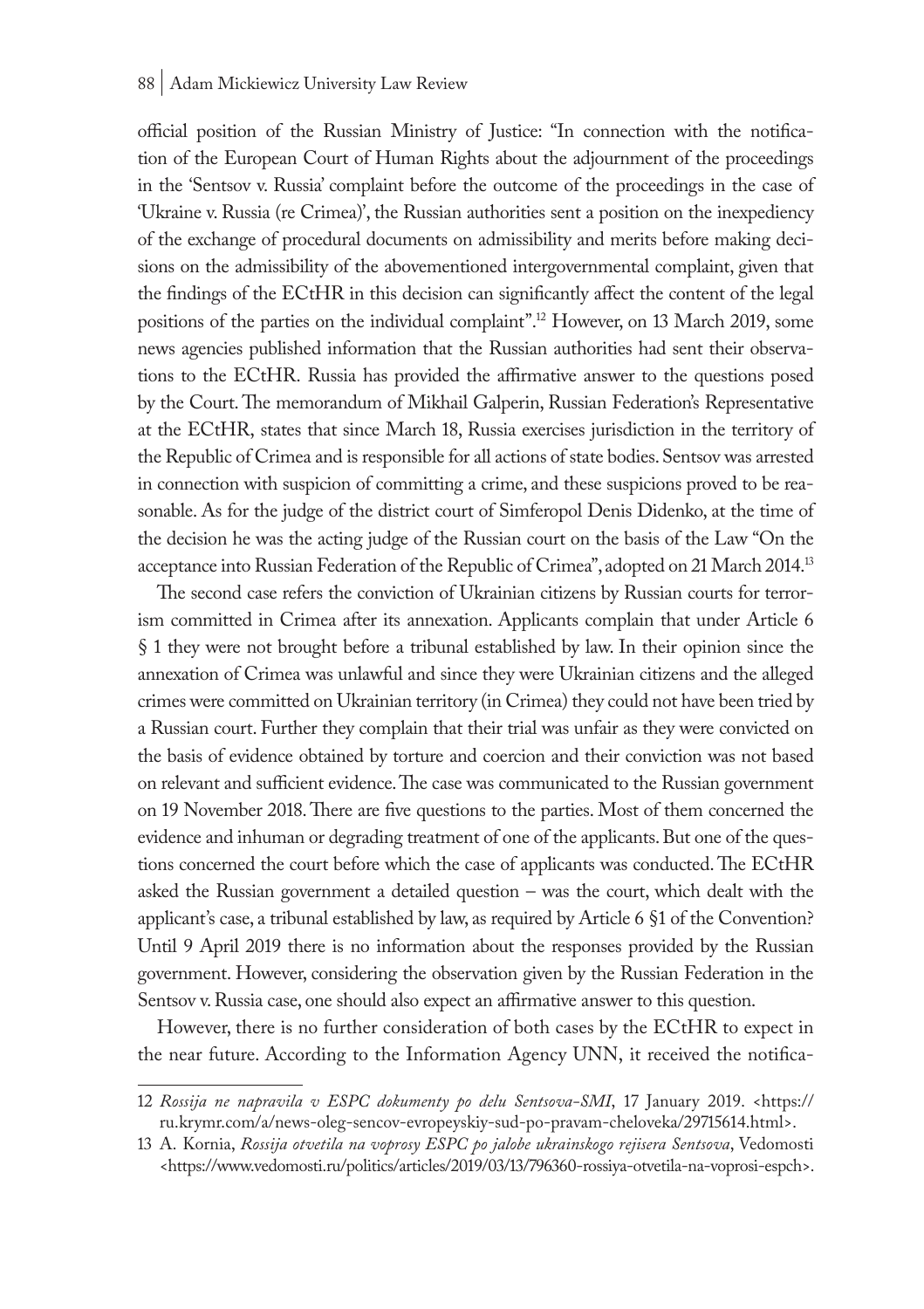tion from the ECtHR Press Service, that "[…] this case is still adjourned until the outcome of the proceedings in the case Ukraine v. Russia (in relation to the Crimea) no. 20958/14".14

#### **Prospective Complaints**

According to numerous human rights protection organisations, Russia is perpetrating grave human rights violations against residents of Crimea.15 The scale of human rights violations allows to consider that the number of applications brought to this moment to the ECtHR does not exhaust all possible complaints and may gradually increase. The indefinite, controversial status of Crimea additionally has a negative impact on the ability of citizens to exercise their rights. Formally Ukraine bears responsibility for the observance of human rights in Crimea, however, de facto, Crimea is a part of Russia now. Obviously, under the international law, the Russian Federation, as the occupying state, bears the main responsibility for the human rights violations in Crimea. At the same time, there are areas, where Ukraine could be responsible under the ECHR. Numerous situations described in the media or in reports of non-governmental and international organisations could be used to draw up a complaint to the ECtHR. The framework of the article does not allow analysing violations of all human rights guaranteed by the ECHR. Only one of them, regarding the violation of the freedom of movement, will be presented to describe the possibility of drawing up complaints to the ECtHR.

#### **Freedom of Movement (Art. 2 of Protocol No. 4)**

Pursuant to the Federal Constitutional Law of 21.03.2014 No. 6 -FKZ "On acceptance of the Republic of Crimea into the Russian Federation and the creation of new constituent entities of the Russian Federation – the Republic of Crimea and the Federal City of Sevastopol", the border of the Republic of Crimea on land, interfaced with the territory of Ukraine, is the state border of the Russian Federation<sup>16</sup>. The Federal Migration Service of the Russian Federation announced the establishment of the state border between the

<sup>14</sup> S. Karter, *Delo Sentsova i Kolchenko v ESPCH vsio esio otlojeno*, Informacionnoe Agentstvo UNN, 30.01.2019 <https://www.unn.com.ua/ru/exclusive/1776841-spravu-sentsova -i-kolchenka-v-yespl-vse-sche-vidkladeno>.

<sup>15</sup> See widely, *Ukraine. Events of 2018*, Human Rights Watch <https://www.hrw.org/world-report/2019/country-chapters/ukraine>; *Situation of human rights in the temporarily occupied Autonomous Republic of Crimea and the City of Sevastopol (Ukraine),* Office of the United Nations High Commisioner for Human Rights <https://reliefweb.int/sites/reliefweb.int/files/resources/Crimea2014\_2017\_EN-1.pdf>.

<sup>16</sup> Federalnyi konstitutsionnyi zakon ot 21.03.2014, no. 6-FKZ, O prinyatii v Rossiiskuyu Federatsiyu Respubliki Krym i obrazovanii v sostave Rossiiskoi Federatsii novykh sub'ektov – Respubliki Krym i goroda federalnogo znacheniya Sevastopolya. <http://base.garant.ru/184002/>.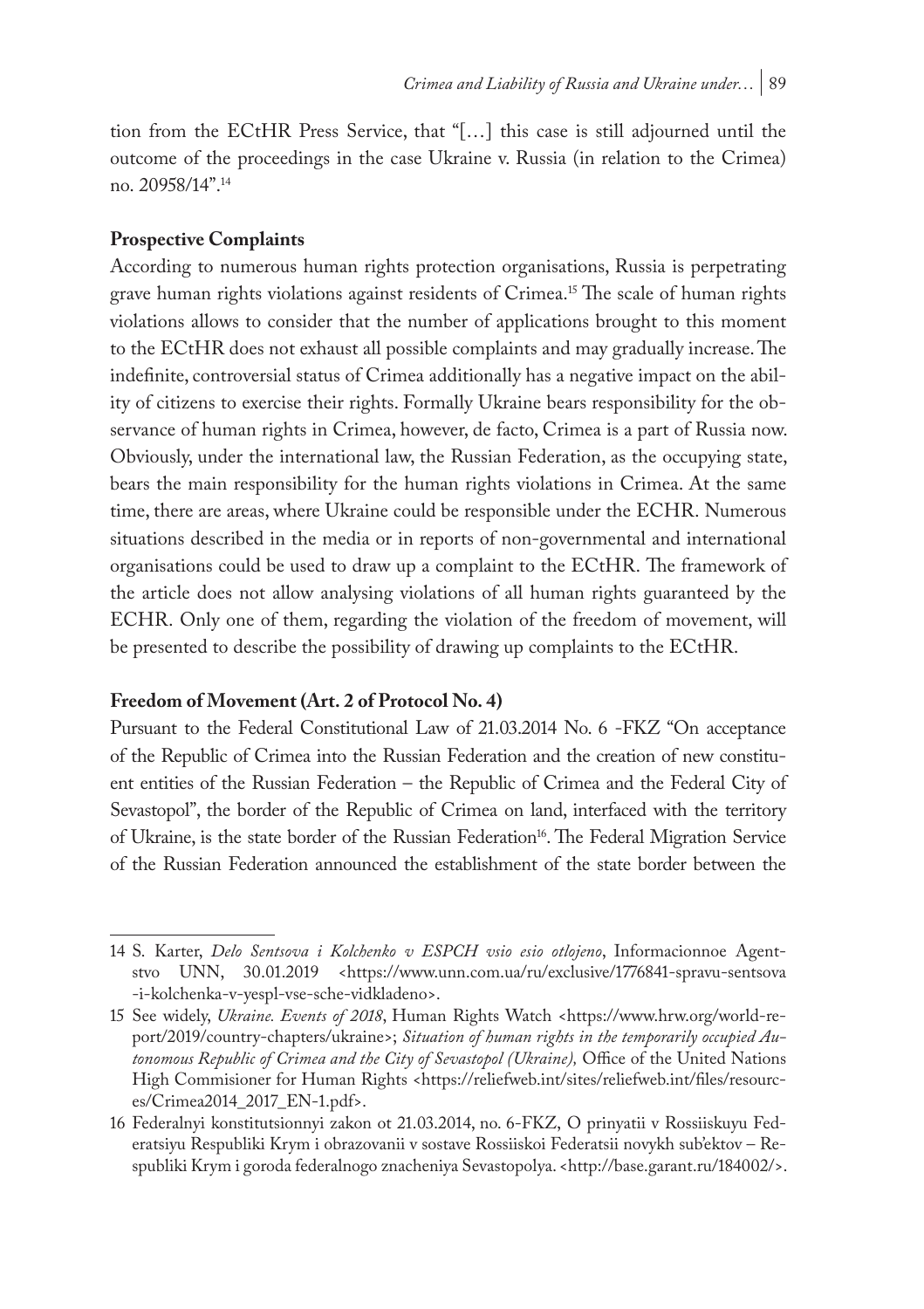#### 90 | Adam Mickiewicz University Law Review

Crimea and Ukraine only on 25 April 2014.17 Ukraine established their crossing point at the administrative boundary line between Crimea and Kherson region already in March 2014.18 The establishment of this border has adversely affected the freedom of movement between mainland Ukraine and Crimea.19 Besides that, citizens of Ukraine have been deported from Crimea for violating Russian Federation immigration rules. In accordance with the provisions of Article 5 of the Federal Law of July 25, 2002 No. 115-FZ "On the Legal Status of Foreign Citizens in the Russian Federation", if the stay does not require a visa, a foreigner may stay in Russia without registration for 90 days during every 180 days.20 These provisions now are applied also in regard to non-Russian citizens, who prior to the occupation, resided in Crimea. This especially applies to individuals who criticize the human rights situation in Crimea. Courts operating in the peninsula found these individuals to be foreigners who violated immigration rules by exceeding the authorized 90-day period in Crimea and ordered their administrative expulsion. However, the application of a given law to such persons is doubtful: this law provides restriction to foreigners who enter Russia, but it doesn't contain a provision which could be applied to persons who became foreigners as a result of occupation. In addition, deportation of those individuals contravenes the provisions of Art. 49 of the Geneva Convention (IV) applying to protected persons in situations of occupation.<sup>21</sup> Naturally, the Russian Federation does not treat the Crimean status as occupation and will prove that those persons were foreigners under the Russian law. When constructing a complaint to the ECtHR, it is necessary to exhaust effective remedies available at the national level. The decision on expulsion must be appealed and after the court decision of last resort will be rendered, a complaint to the ECtHR could be brought. A similar situation also occurs when the Russian authorities issue a ban on entering the territory of the Russian Federation to persons living in the Crimea before March 2014 who have not acquired Russian citizenship.<sup>22</sup> Such individuals had temporarily left Crimea and then attempted to come back. The decision on ban on entry has to be also appealed in order to file complaint to the ECtHR.

The freedom of movement can also be violated by the Ukrainian Government. Ukraine has imposed restrictions on entry into and exit from Crimea of foreigners and citizens of Ukraine who have not reached 16 years. According to the art. 3 of the Decree of Cabinet of Ministers of

<sup>17</sup> *FMS objavila ob ustanovlenii gosgranicy mejdu Krymom i Ukrainoj*, 25.04.2014. <https://lenta.ru/ news/2014/04/25/granica/>.

<sup>18</sup> About border between Crimea and mainland Ukraine v. *Freedom of movement across the administrative bundary line with the Crimea*, "Thematic Report", 19.06.2015, OSCE, p. 4–5 <https:// www.osce.org/ukraine-smm/165691?download=true>.

<sup>19</sup> V. *Freedom of movement*…, *op. cit*.

<sup>20</sup> Federalnyj zakon ot 25.07.2002, no. 115-FZ, O pravovom polojenii inostrannyh grajdan v Rossiiskoi Federatsii. <https://www.consultant.ru/document/cons\_doc\_LAW\_37868/>.

<sup>21</sup> Geneva Convention relative to the protection of civilian persons in time of war of 12 August 1949.

<sup>22</sup> E. Andreyuk, P. Gliesche, *Crimea: Deportations and forced transfer of the civil population*, "The Foreign Policy", 4.12.2017.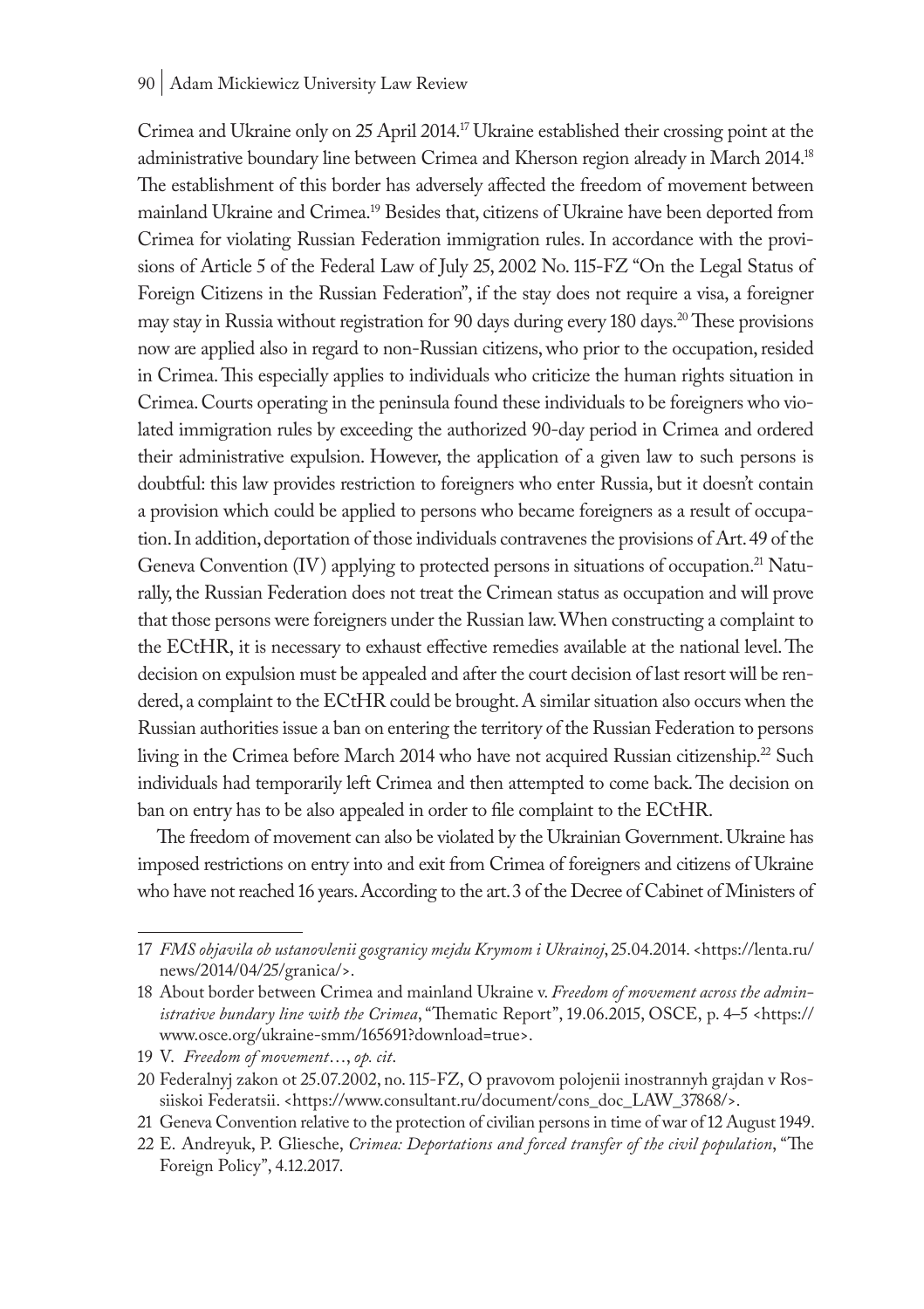Ukraine "Order of entry into and exit from the temporarily occupied territory of Ukraine" from 4 June 2015, children below 16 years of age, if travelling only with one parent, must have notarized written consent of the other parent.<sup>23</sup> Crimean residents, which have documents authorised by a state notary officer of the Republic of Crimea, are not permitted to enter mainland Ukraine, as documents issued in Crimea are not recognised in Ukraine. These requirements are contrary to Art. 10 of the Law of Ukraine on ensuring the rights and freedoms of citizens and the legal regime in the temporarily occupied territory of Ukraine, which establishes the free entry and exit from Crimea of all citizens of Ukraine.<sup>24</sup> According to the Ukrainian Helsinki Human Rights Union, a lawsuit was filed that this Resolution violates the Constitution of Ukraine and other laws, and also contradicts the international obligations of Ukraine.<sup>25</sup> In case the Ukrainian court will not find the abovementioned provisions unlawful and after exhaustion of effective remedies available in Ukraine, a complaint to the ECtHR could be prepared.

### **Inter-State Applications**

There are currently five Ukraine v. Russia inter-state applications. Four of them are pending before the Grand Chamber and one of them is pending before a Chamber.

They are:

- Ukraine v. Russia (re Crimea) (application no. 20958/14).
- Ukraine v. Russia (II) (application no. 43800/14) on the alleged abduction of three groups of children in Eastern Ukraine and their temporary transfer to Russia on three occasions between June and August 2014.
- Ukraine v. Russia (re Eastern Ukraine) (no. 8019/16).
- Ukraine v. Russia (VIII) (application no. no. 55855/18) concerning events on the Kerch Strait in November 2018.
- Ukraine v. Russia (VII) (application no. 38334/18) alleging the politically motivated detention and prosecution of Ukrainian nationals on various criminal charges.

The first case Ukraine v. Russia (20958/14) was lodged by Ukraine as inter-state application under Article 33 on March 13, 2014. In this case Ukraine stated that, from February 27, 2014 The Russian Federation had started to exercise effective control over territory of the Autonomous Republic of Crimea and to exercise control over armed separatist groups operating in Eastern Ukraine. Thus, this State began to exercise jurisdiction over the situation which resulted in numerous violations of the European

<sup>23</sup> *Pro zatverdjennia Poriadku vjezdu na timchasovo okupovanu teritiruju Ukraini ta viezdu z nei*, Oficijnyj visnik Ukraini ot 19.06.2015–2015 g., no 46, p. 130, statja 1485, kod akta 77309/2015.

<sup>24</sup> Zakon Ukraini *Pro zabezpechennia praw i svobod gromadian ta pravovii rejim na timchasovo okupovanii teritorii Ukraini*, Oficijnyj visnik Ukraini oficialnoe izdanie ot, 08.05.2014–2014 g., no. 36, p. 35, statja 957, kod akta 72341/2014.

<sup>25</sup> *Monitorongovyj obzor sutiacii s pravami cheloveka v Krymu. Iuli-Avgust 2015,* Krymskaja pravozashitnaja gruppa, p. 18.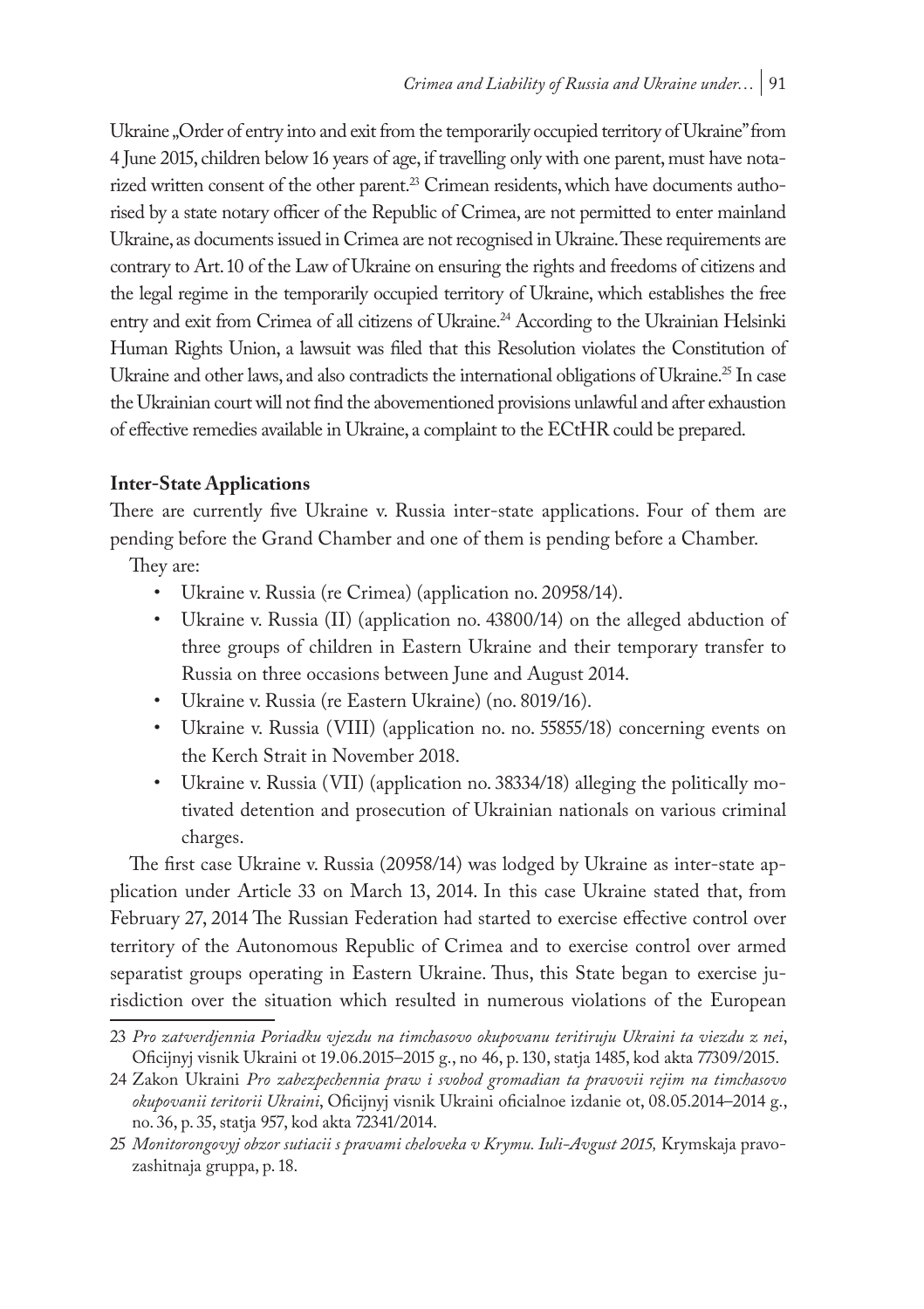Convention on Human Rights in those territories. Ukraine accused Russia of violating the following articles of the Convention: 2 (right to life), 3 (prohibition of torture and inhuman or degrading treatment), 5 (right to liberty and security), 6 (right to a fair trial), 8 (right to respect for private life), 9 (freedom of religion), 10 (freedom of expression), 11 (freedom of assembly and association), 13 (right to an effective remedy) and 14 (prohibition of discrimination) of the Convention and Article 1 of Protocol No. 1 (protection of property) and Article 2 of Protocol No. 4 (freedom of movement) to the Convention.

The Ukrainian government stated that between March and September 2014, killings of Ukrainians as a result of the illegal annexation of Crimea amounted to a widespread and systematic practice. They are also alleged cases of ill-treatment Crimean population on account of their ethnic origin. The Ukrainian government stated that Ukrainian nationals living in Crimea were automatically recognized as Russian nationals and that pressure was exerted on those who express the wish to remain Ukrainian nationals. It is alleged that property belonging to Ukrainian legal entities were taken by the self-proclaimed authorities of the Crimean Republic, which acts were later approved by Russian legislation. Finally, the applicant government stated that the border between Crimea and Ukraine has led to Ukrainian nationals' entry into Crimea being unlawfully restricted.

Following the introduction of the application on 13 March 2014, the Court decided to apply Rule 39 of the Rules of Court (interim measures), calling upon both Russia and Ukraine to refrain from taking any measures, in particular military action, which might bring about violations of the Convention rights of the civilian population, notably the right to life and prohibition of torture and inhuman or degrading treatment.<sup>26</sup>

On 25 November 2014 the ECtHR invited the Russian Federation within 16 weeks to submit its observations on admissibility and to answer a number of questions, including the question of whether the alleged violations of the Convention fall within the jurisdiction of the Russian Federation within the meaning of Article 2 of the ECHR.<sup>27</sup> The allotted time was extended twice at the request of the Russian Federation – initially to 25 September 2015<sup>28</sup> and later to 31 December 2015.<sup>29</sup> As of today, both governments have already submitted their observations on the merits of the cases.<sup>30</sup>

<sup>26</sup> *Interim measure granted in inter-State case brought by Ukraine against Russia*, ECHR 073, 2014, 13.03.2014.

<sup>27</sup> *European Court of Human Rights deals with cases concerning Crimea and Eastern Ukraine*, ECHR 345, 2014, 26.11.2014.

<sup>28</sup> *European Court of Human Rights extends time allowed for Russia's observations on admissibility of cases concerning Crimea and Eastern Ukraine*, Press Release issued by the Registrar of the Court, ECHR 122 (2015), 13.04.2015.

<sup>29</sup> *European Court of Human Rights communicates to Russia new inter-State case concerning events in Crimea and Eastern Ukraine*, Press Release issued by the Registrar of the Court, ECHR 296 (2015), 01.10.2015

<sup>30</sup> *Grand Chamber to examine four Compaints by Ukraine Against Russia over Crimea and Eastern*  Ukraine, ECHR 173, 2018, 09.05.2018.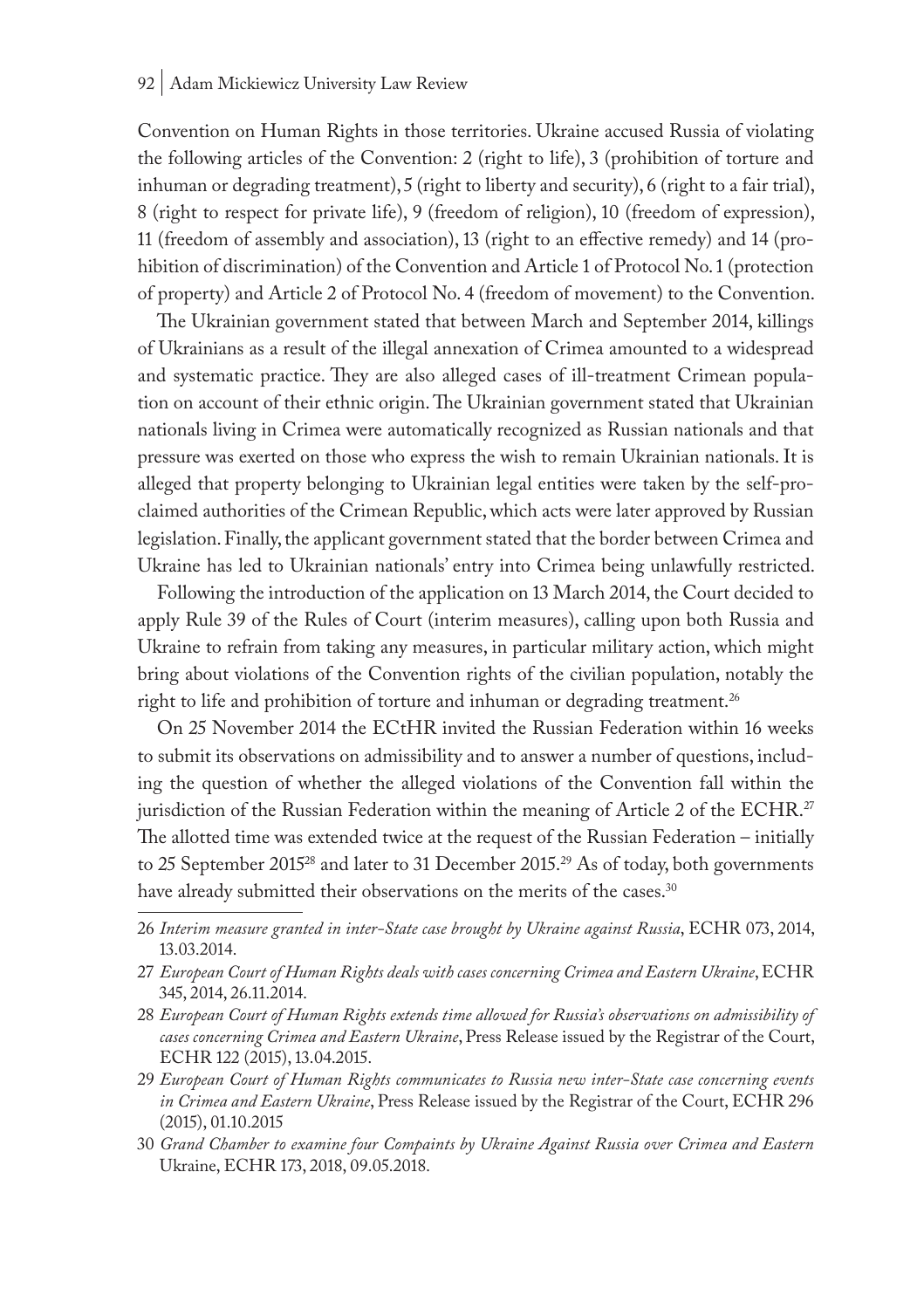The next application regarding Crimea was lodged by the government of Ukraine on 27 August 2015 (application no. Ukraine v. Russia 42410/15). It concerns the events in Crimea and eastern Ukraine after September 2014.31 Ukraine stated that Russia had exercised and continues to exercise effective control over Crimea and de facto control over Eastern Ukraine. Therefore, Russia is responsible for violations of the ECHR in those regions. Just as in the case 20958/14, Ukraine accused Russia of violating Articles 2 (right to life), 3 (prohibition of torture and inhuman or degrading treatment), 5 (right to liberty and security), 6 (right to a fair trial), 8 (right to respect for private life), 9 (freedom of religion), 10 (freedom of expression), 11 (freedom of assembly and association), 13 (right to an effective remedy) and 14 (prohibition of discrimination) of the Convention and Article 1 of Protocol No. 1 (protection of property) to the Convention. Furthermore, the Ukrainian government relies on Articles 18 (limitation on use of restrictions on rights) of the ECHR and Article 2 of Protocol No. 1 (right to education) and Article 3 of Protocol No. 1 (right to free elections) to the Convention. When it comes to Crimea, Ukraine accused Russia of, among others, the disappearances of members of the Crimean Tatar community and pro-Ukrainian activists in Crimea and their arbitrary arrests, as well as torture and the ill-treatment of civilian and military personnel. On 29 September 2015 the ECtHR invited Russia to submit its observations on the admissibility of that application within 16 weeks. The ECtHR already received Russian's submissions on this application.

On 6 February 2016, the ECtHR decided to divide the first case 20958/14 geographically in order to increase the effectiveness of case processing. All the complaints related to Crimea remained as case no. 20958/14, while complaints related to Eastern Ukraine were put under the application Ukraine v. Russia (V) no. 8019/16. The same rule was applied to the second discussed application no. 42410/15. Since 25 November 2016 all events in Crimea have remained as case no. 42410/15, while those related to Eastern Ukraine were registered as Ukraine v. Russia (VI) no. 70856/16.

In May 2018 the Chamber dealing with the applications decided to relinquish jurisdiction over the case in favour of the Grand Chamber under Article 30 of the ECHR, which decided to join two cases into one – Ukraine v. Russia (application no. 20958/14). Initially the Grand Chamber hearing was scheduled for 27 February 2019. However, it was postponed for an indefinite period. According to leading Russian news agencies, the ECtHR Press Service stated the postponing had been due to organizational reasons.<sup>32</sup> In opinions of the Russian legal experts, political aspects have a strong influence on this

<sup>31</sup> *European Court of Human Rights communicates to Russia…*, op.cit.

<sup>32</sup> V. *ESPC otlojil spor Ukrainy s Rossiej na neopredellennyj srok,* 7.02.2019 <https://pravo.ru/ news/208867/>; Kornia, *ESPC perenes slushanija po delu «Ukraina protiv Rossii» po Krymu na neopredellennyj srok*, 6.02.2019 <https://www.vedomosti.ru/politics/articles/2019/02/ 06/793466-ukraina-protiv-rossii>.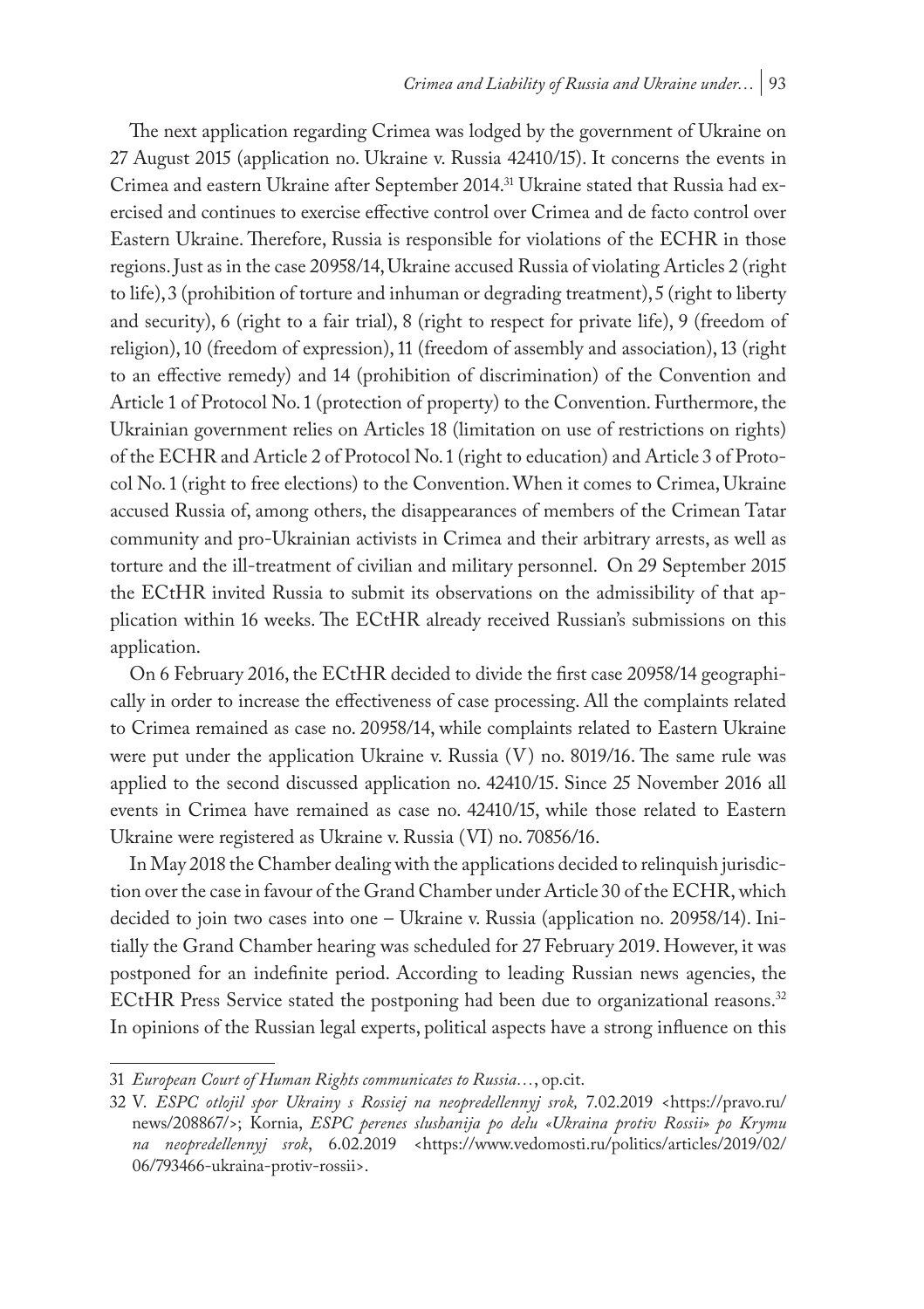case.33 However, Ukrainian new agencies stated that the reasons of the postponement had not been specified.<sup>34</sup> In turn, the ECtHR did not specify a new date of hearings nor provided the reasons for its postponement.

There was one more inter-state application of Ukraine against Russia, no. 49537/14 regarding events in Crimea. However, it was struck out by the ECtHR in September 2015 after the government of Ukraine informed that it no longer wants to pursue this application as it concerns the same subject matter as the individual application Dzhemilov v. Ukraine and Russia no. 49522/14.35 The Russian government also did not object to the application being struck out of the ECtHR's list. Therefore, the ECtHR considered that it is no longer justified to continue the examination of the application.

Other cases are not related to the events in Crimea and hence go beyond the topic of this article.

The inter-state case procedure in ECtHR is a rarity. As of 31 January 2019, only 26 inter-state cases have been filed.36 In 10 most recent cases brought by Georgia and Ukraine during the last 12 years, the Russian Federation is the respondent. As it was pointed out above, Ukraine's application concerns Russia's activities in the territory of Ukraine. Georgia's applications against the Russian Federation relate, among others, to the 2008 armed conflict between Georgia and Russia and its aftermath, including the deterioration of the human rights situation along the administrative boundary lines between Georgian-controlled territory and Abkhazia and South Ossetia.<sup>37</sup>

#### **Possible Outcome of the Applications**

As of April 2019, there has been no judgment of the ECtHR related to the situation in Crimea since February 2014. In order to understand what issues are likely to arise in adjudicating and what a possible outcome of the applications lodged, it is necessary to analyse case law of the ECtHR.

The issues of jurisdiction and the imputability of the alleged violation to the actions or omissions of the State concerned will be crucial. A State's jurisdiction within the meaning of Article 1 is essentially territorial. It is presumed to be exercised throughout the State territory.<sup>38</sup> However, according to the ECtHR, the presumption of territorial jurisdiction may be limited by several exceptional circumstances. Those circumstances are the following: acts of diplomatic or consular agents of the State abroad and on board aircraft and ships registered in that State in accordance with the international law; exercise of

<sup>33</sup> *Ibidem*.

<sup>34</sup> *ESPC perenes na neopredellenyj srok razbiratelstvo dela "Ukraina protiv Rossii"*, 6.02.2019 <https://interfax.com.ua/news/general/564220.html>.

<sup>35</sup> Ukraine against Russia, No. 49537/14 24.

<sup>36</sup> <https://www.echr.coe.int/Documents/InterStates\_applications\_ENG.pdf>.

<sup>37</sup> *New Inter-State application brought by Georgia against Russia*, ECHR 287, 2018, 31.08.2018.

<sup>38</sup> Assanidze v. Georgia, No. 71503/01, Judgment of 8 April 2004, §137.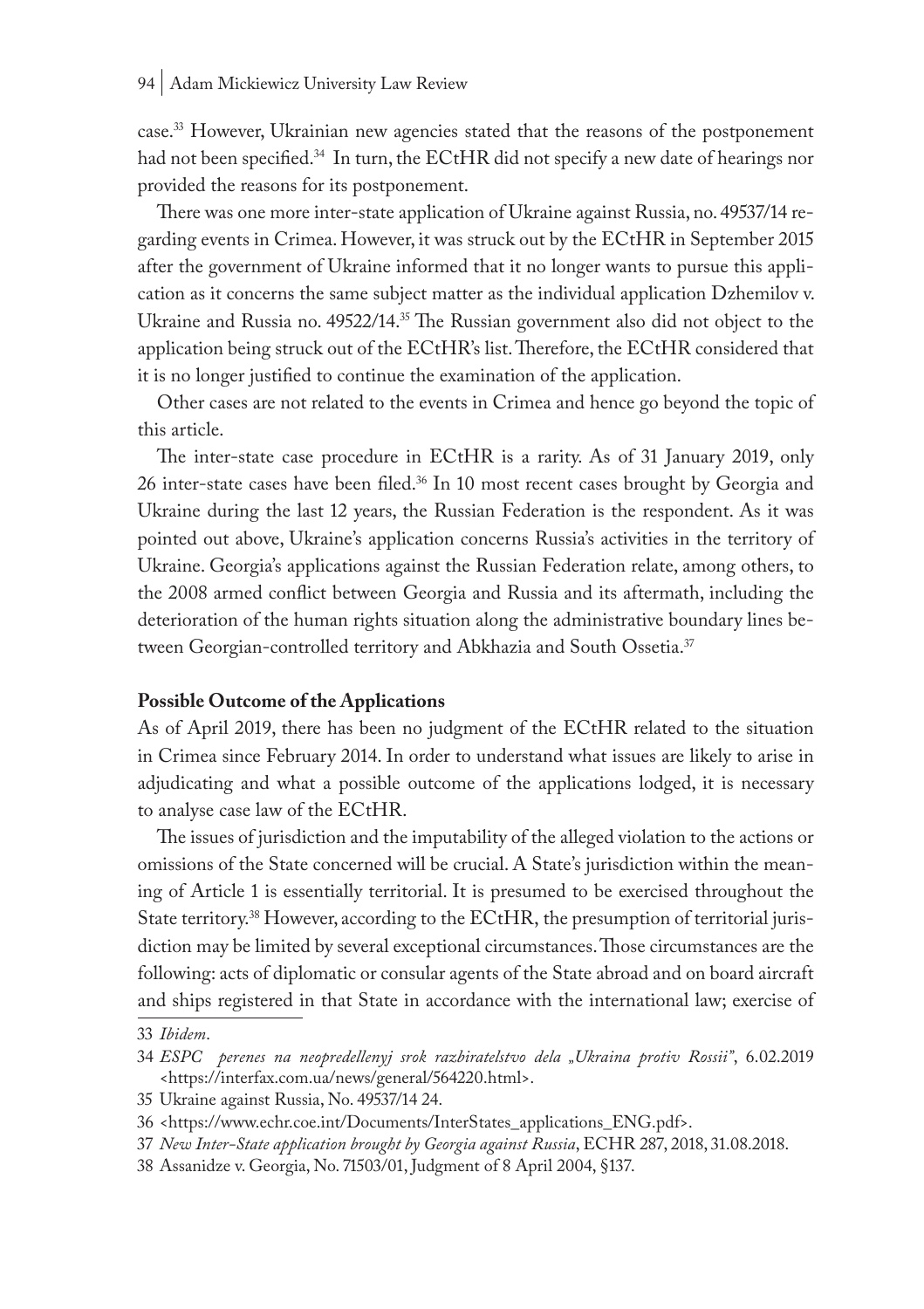another State's sovereign authority with its agreement; use of force by a State's agents operating outside its territory; exercising State's authority outside its own territory by complete or military occupation of another State, by support for an insurrection or a civil war in another State, by installation or support with installation on the territory of another State of a separatist regime or unrecognised entity; delegation of State powers or its joint exercise with other States<sup>39</sup>.

Judgments in previous cases of the ECtHR related to the Turkish Republic of the Northern Cyprus, Transnistria or Nagorno-Karabakh (de facto regime in ECtHR's terminology) could be relevant to some extent to cases related to Crimea.40 The ECtHR developed the following rules:

- the mother State remains the sole legitimate government of the parts of territory which are separate as a result of the third state's unlawful military operations on those territories<sup>41</sup>;
- responsibility of a State arises when as a consequence of military action whether lawful or unlawful – it exercises effective control directly, through its armed forces, or through a subordinate local administration, on the area of another state;<sup>42</sup>
- responsibility of a State arises when as a consequence of the military, economic, financial and political support which it had to provide to the separatist regime established on the territory of another state;<sup>43</sup>
- the State in whose territory a separatist regime has been established may be liable under the Convention, as it has positive obligations to take appropriate steps to ensure that the rights under the Convention are respected within its territory.<sup>44</sup>

However, one should remember that the situation in Crimea is rather different than the situation in the European entities which declared independence and are supported by a third State and are not recognized by the international society (e.g. Northern Cyprus, Transnistria or Nagorno-Karabakh). Crimea now is declaring to be a part of the

<sup>39</sup> V. *Guide on Article 1 of the European Convention on Human Rights. Obligation to Respect Human Rights – Concepts of "Jurisdiction" and Imputability* <https://www.echr.coe.int/Documents/ Guide\_Art\_1\_ENG.pdf>.

<sup>40</sup> One could also mention in this place the cases relating to Ossetia, hovewer as for today, only decision of admissibility on 13 December 2011 was adopted without prejudging the merits of the case. The case is still pending. V. *Grand Chamber Hearingin case brought by Georgia against Russia over 2008 conflict*, ECHR 183, 2018, 23.05.2018.

<sup>41</sup> Cyprus v. Turkey, No. 25781/94, Judgment of 10 May 2001, Para. 61; Ilascu and others v. Moldova and Russia, No 48787/99, Judgment of 8 July 2004, § 330

<sup>42</sup> Loisidou v. Turkey, No 15318/89, Judgment of 23 March 1995, Para. 62

<sup>43</sup> Ilascu and others v. Moldova and Russia, No 48787/99, Judgment of 8 July 2004, § 392.

<sup>44</sup> *Ibidem*, § 313.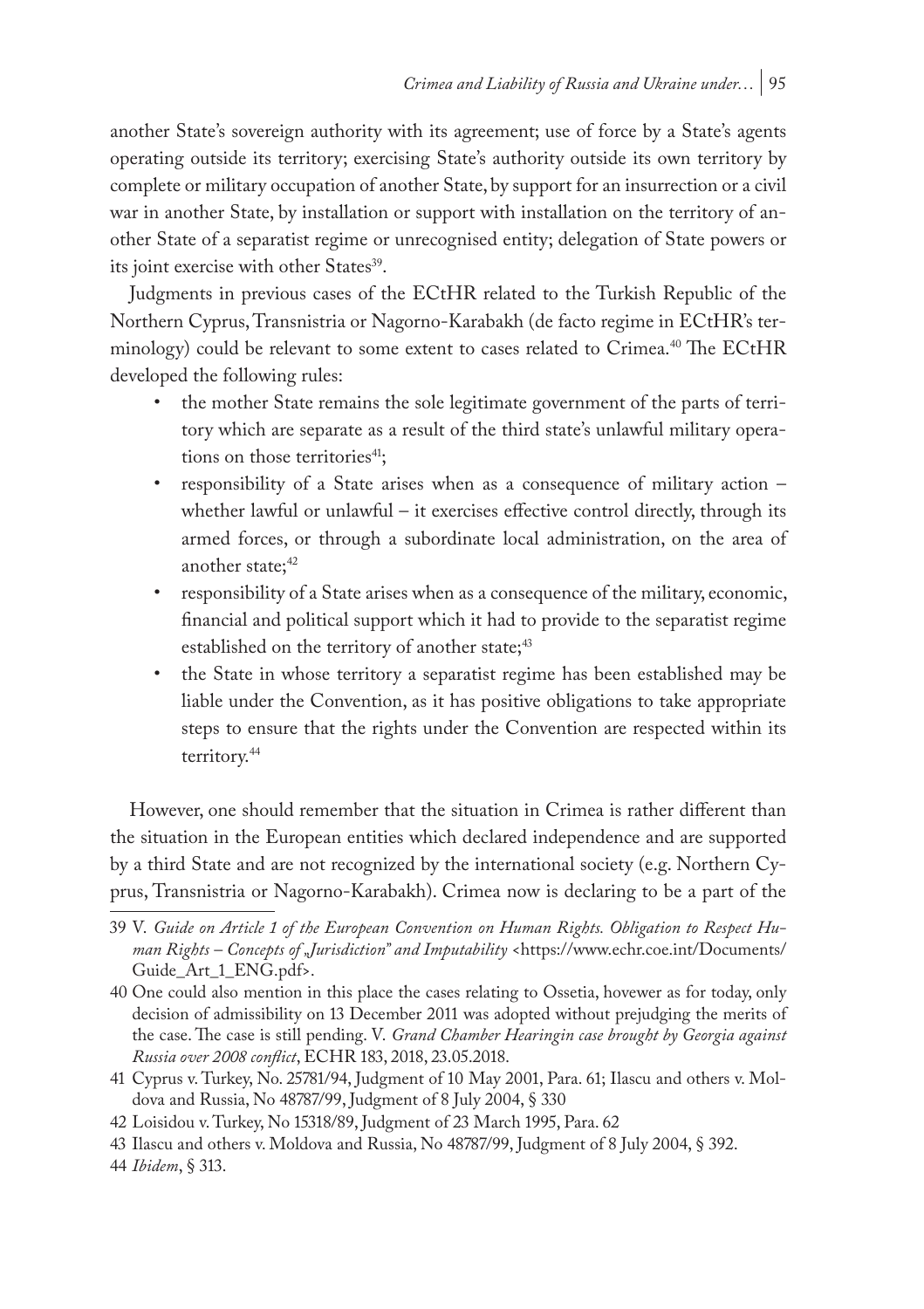#### 96 | Adam Mickiewicz University Law Review

Russian Federation and is recognised as such by the Russian Federation. In previous cases, the supporting States, such as Turkey, Russia and Armenia, claimed that the actions of the secessionist entities cannot be attributed to them as the entities are independent or are territories which belonged to the mother States.<sup>45</sup> In the case of Crimea the position of the Russian Federation is quite different. Russia claimed that Crimea belongs to Russia, so actions in Crimea could be attributed to it. Moreover, the Russian Federation also confirmed such a position in its observations in the case Ukraine v. Russia (re Crimea) no. 20958/1446. So, the issue of jurisdiction and the imputability of the alleged violation seems to be relatively clear. However, it seems unlikely that the ECtHR will support the position of the Russian Federation. There is widespread opinion expressed by international organisations that Russian activities in Crimea in March 2014 violated international law and had no legal effect<sup>47</sup>. According to the case law of the ECtHR, there is a probability that the Court will recognise Ukraine as the sole legitimate government of Crimea, like it was done regarding the Republic of Cyprus and the Republic of Moldova in cases Cyprus v. Turkey and Ilascu and Others v. Moldova and Russia.

The question whether Russia is occupying the Ukrainian territory could also arise in adjudicating on Crimean cases. The ECtHR stated in the case of Al-Skeini v United Kingdom that if the territory of State is occupied by the armed forces of another State, the occupying state should in principle be held accountable under the Convention for breaches of human rights within the occupied territory<sup>48</sup>. At the same time in previous cases regarding the Turkish Republic of Northern Cyprus, Transnistria and Nagorno-Karabakh, the ECtHR seemed to avoid the discussion of problems related to the occupation of Cyprus, Moldova and Azerbaijan<sup>49</sup>. The ECtHR determined only whether the respondent State is responsible for the alleged violation of the rights under the ECHR due to exercised effective control over the concerned territories. There is a probability that in Crimea's case the ECtHR also will limit itself to determining whether Russia

<sup>45</sup> Loisidou v. Turkey, No 15318/89, Judgment of 23 March 1995, Para. 54; Ilascu and others v. Moldova and Russia, No 48787/99, Judgment of 8 July 2004, § 354; Chirakov and Others v. Armenia, No. 13216/05, Judgment of 16 June 2015, § 163.

<sup>46</sup> Sentsov v Russia, App. No. 48881/14.

<sup>47</sup> Resolution 1988 of the Parliamentary Assembly of the Council of Europe, 2014, para 16; Resolution 68/262 of General Assembly of the United Nations adopted on 27 March 2014, A/RES/68/262; Conclusions on Ukraine approved by the European Council 20 March 2014, § 5.

<sup>48</sup> Al-Skeini and Others v. United Kingdom, No. 55721/07, Judgment of 7 July 2011, Para 142

<sup>49</sup> Cyprus v. Turkey, No. 25781/94, Judgment of 10 May 2001, Ilascu and others v. Moldova and Russia, No 48787/99, Judgment of 8 July 2004, Chirakov and Others v. Armenia, No. 13216/05, Judgment of 16 June 2015. V. H-J. Heintze, *On the Relationship Between Human Rights Law Protection and International Humanitarian Law*, IRRC, December, 2004, vol. 86, no. 856, pp.805– 809; M. Milanovic, *European Court Decides that Israel is Not Occupying Gasa*, EJIL <https:// www.ejiltalk.org/european-court-decides-that-israel-is-not-occupying-gaza/#more-13413>.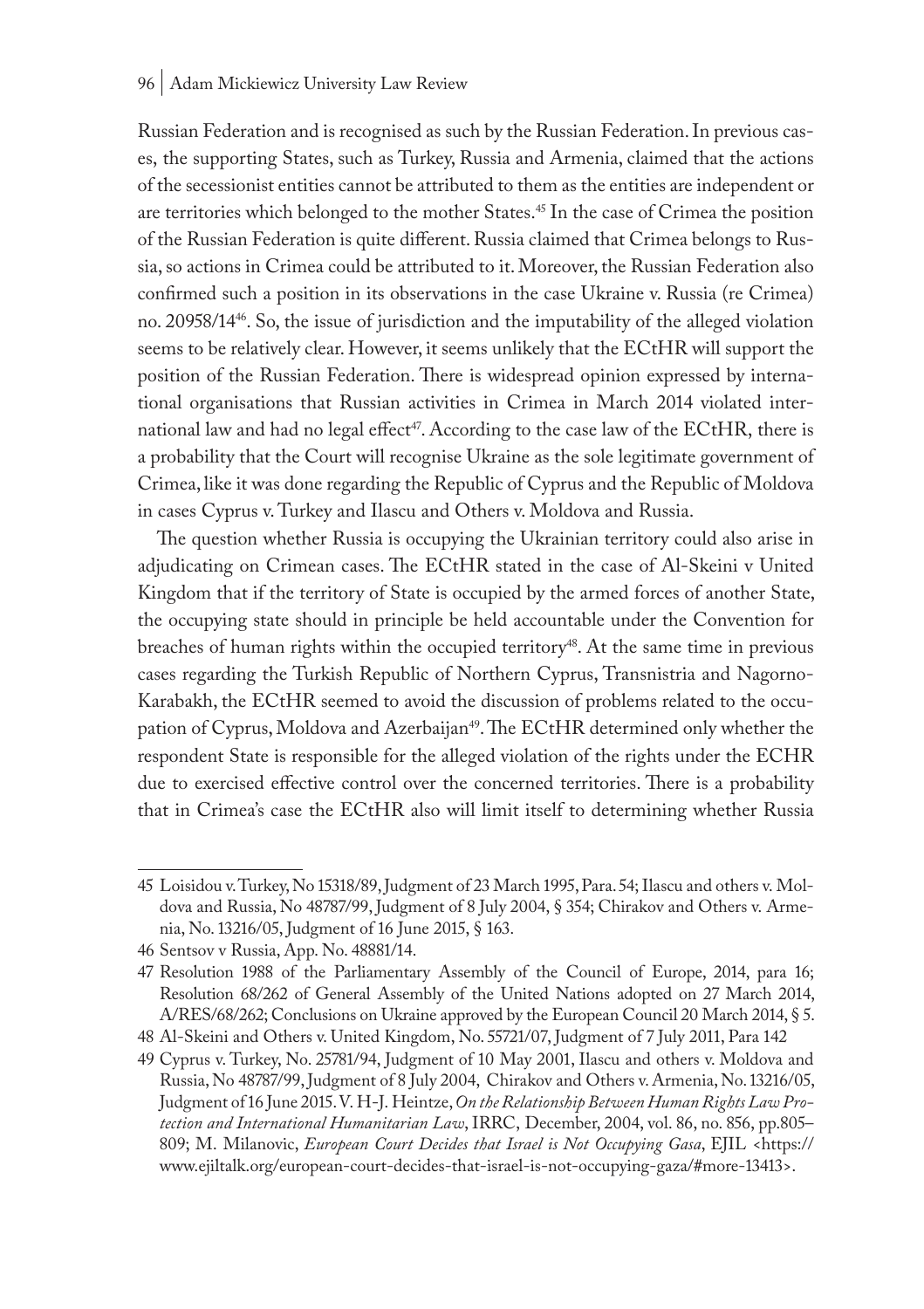is exercising effective control over Crimea. This could be sufficient for the ECtHR to indicate Russia's responsibility under the Convention.

In case the ECtHR considers that the Russian Federation exercised effective control over the territory of Crimea, it will examine if acts and the court's decision of Crimean authorities are lawful and valid for the purposes of the ECHR. Such examinations take place at the admissibility stages when the ECtHR decides on the exhaustion of domestic remedies. In previous cases regarding de facto regimes, the ECtHR developed the position according to which legal and judicial systems operating in de facto regimes were not unlawful only because they were established by an unlawful regime50. It is significant whether the judicial system in general can be considered compatible with the principles of the Convention.51 As it seems that, due to the fact that the Russian law and judicial system operating in reality in Crimea, the law of Crimea will be valid for the purposes of the Convention. The Russian Federation is a member of the ECHR, as well as a member of the Council of Europe, so there should be no doubt about the Crimean legal system.

Does it mean that the Russian Federation would be the only respondent State before the ECtHR? This is not a foregone conclusion. On the one hand, similarly to the case Cyprus v. Turkey, the State (Ukraine) is unable to exercise effective control over a part of territory (Crimea), due to the de facto control of the third State (Russia). On the other side, Ukraine could be obliged to uphold some of its Convention obligations in Crimea, which, in principle, corresponds to the recent ECtHR's jurisprudence regarding separatists' entities and control over them. Such an approach has been applied by the court in the commonly quoted case of Ilascu and Others v. Moldova and Russia.52 In addition, in a recent case regarding Karabakh, Sargsyan v. Azerbaijan, the Court found that Azerbaijan had violated rights established in the ECHR, due to the fact that "the Government have failed to discharge the burden of proving the availability to the applicant of a remedy capable of providing redress in respect of his Convention complaints and offering reasonable prospects of success".<sup>53</sup> Obviously, in the case Sargsyan v Azerbaijan it was disputed that Azerbaijan exercises control over the territory in question, in distinction from the situation that Russia exercises de facto control over Crimea.

<sup>50</sup> Cyprus v. Turkey, No. 25781/94, Judgment of 10 May 2001, § 88–90, Demopoulos and Others v. Turkey, No. 46113/99, Decision as to the admissibility, § 94.

<sup>51</sup> Ilascu and others v. Moldova and Russia, No 48787/99, Judgment of 8 July 2004, § 436.

<sup>52</sup> "Moldova […] has a positive obligation under Article 1 of the ECHR to take the diplomatic, economic, judicial or other measures that it is in its power to take and are in accordance with international law to secure to the applicants the rights guaranteed by the ECHR", *Ibidem*, §331. Regarding ECtHR's positive obligations case law v. L. Lavrysen, *Human Rights in a Positive State. Rethinking the Relationship Between Positive and Negative Obligations under the European Convention on Human Rights,* Cambridge – Antwerp – Portland 2016

<sup>53</sup> Sargsyan v. Azerbaijan, No. 40167/06, Judgment of 16 June 2015, § 119.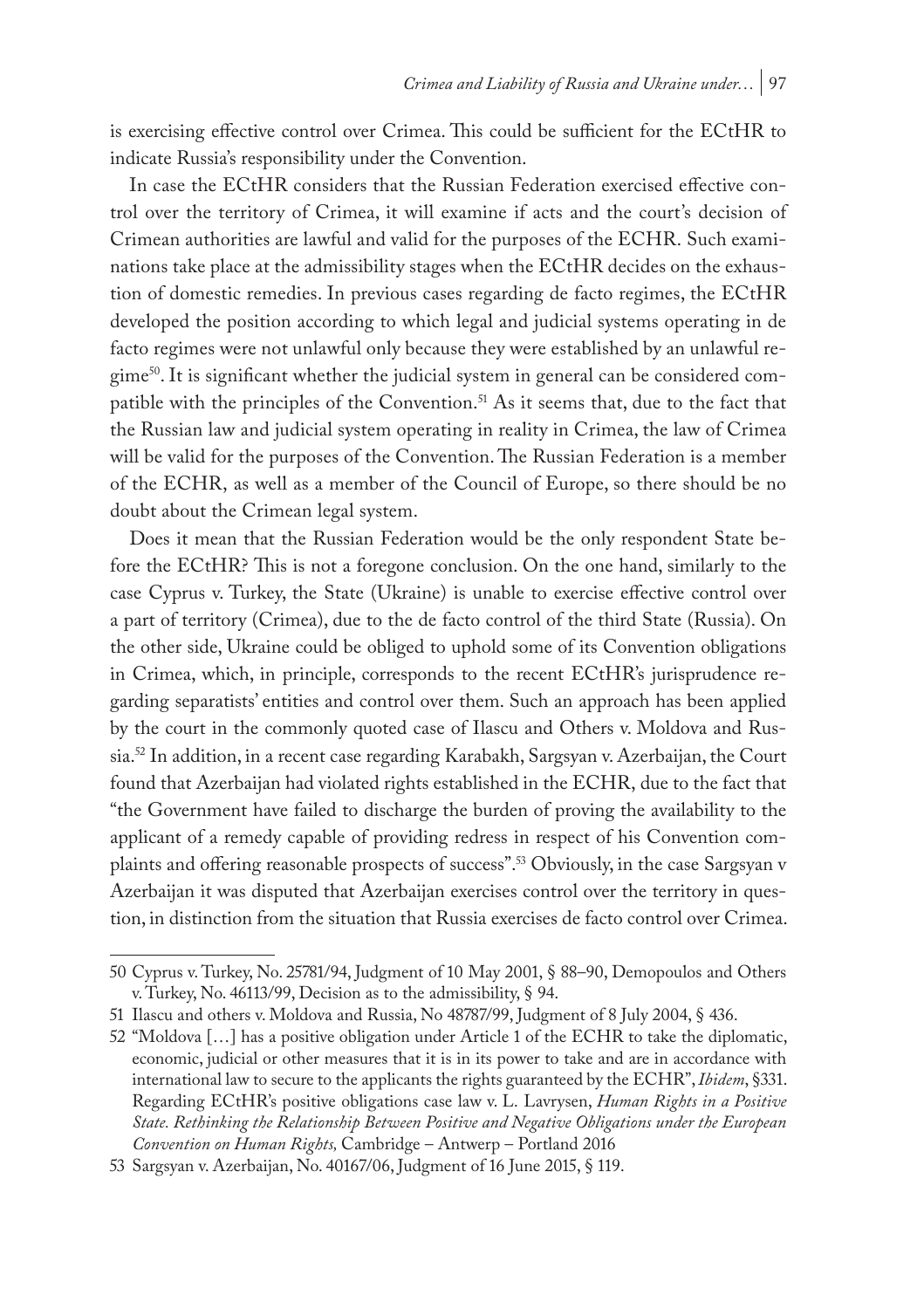However, this case may also affect the resolution of cases regarding Ukraine's responsibility for human rights violations in Crimea. So, if an individual brings the case against Ukraine, the ECtHR could apply the concept of positive obligations, which could mean that if Ukraine has to fulfil its obligations under the ECHR concerning residents of Crimea, it has to take measures and efforts to protect rights and freedoms of the residents of Crimea even if it does not control it de facto. The scope of those obligations remains, however, not fully defined and it is difficult to determine what steps Ukraine has to take to fulfil those obligations.<sup>54</sup>

### **Conclusions**

It could be stated that the issue of the liability of Ukraine and Russia under the ECHR over Crimean residents is not quite clear. Both Russia and Ukraine take actions that violate basic human rights. The ECtHR could determine that the Russian Federation may be held responsible, as it was with Turkey regarding the Northern Cyprus. Also, Ukraine may be considered responsible for human rights violations with respect to Crimean residents. However, as it seems, the liability of Ukraine will be limited to the positive obligations under the ECHR.

Although one should agree with the claim that "the uncertainty surrounding each State's obligations with respect to Crimea is obviously deeply unsatisfactory for both the State and potential victims of human rights abuses<sup>"55</sup>, it is very important, that the ECHR continues to be applied in force on the territory of Crimea. It is reasonable for Crimean residents to lodge complains against both Russia and Ukraine. In previous judgments the ECtHR always has regard to the special character of the Convention as an instrument of the European public order and defined the State which is responsible for violating human rights in order to avoid "a regrettable vacuum in the system of human rights protection" in the specific territory.

### **Literature**

Cwicinskaja N., *Problem legalności secesji Krymu w 2014 r. w świetle prawa międzynarodowego,* w *Rewolucja w imię godności. Ukraiński Euromajdan 2013–2014,*  eds. G. Skrukwa, M. Studenna-Skrukwa, Toruń 2015, pp. 179–203.

<sup>54</sup> V. S. Wallace, C. Mallory, *Applying The European Convention On Human Rights To The Conflict In Ukraine*, "Russian Law Journal" 2008, Vol. VI, Issue 3, pp. 38–41.

<sup>55</sup> *Ibidem*, p. 42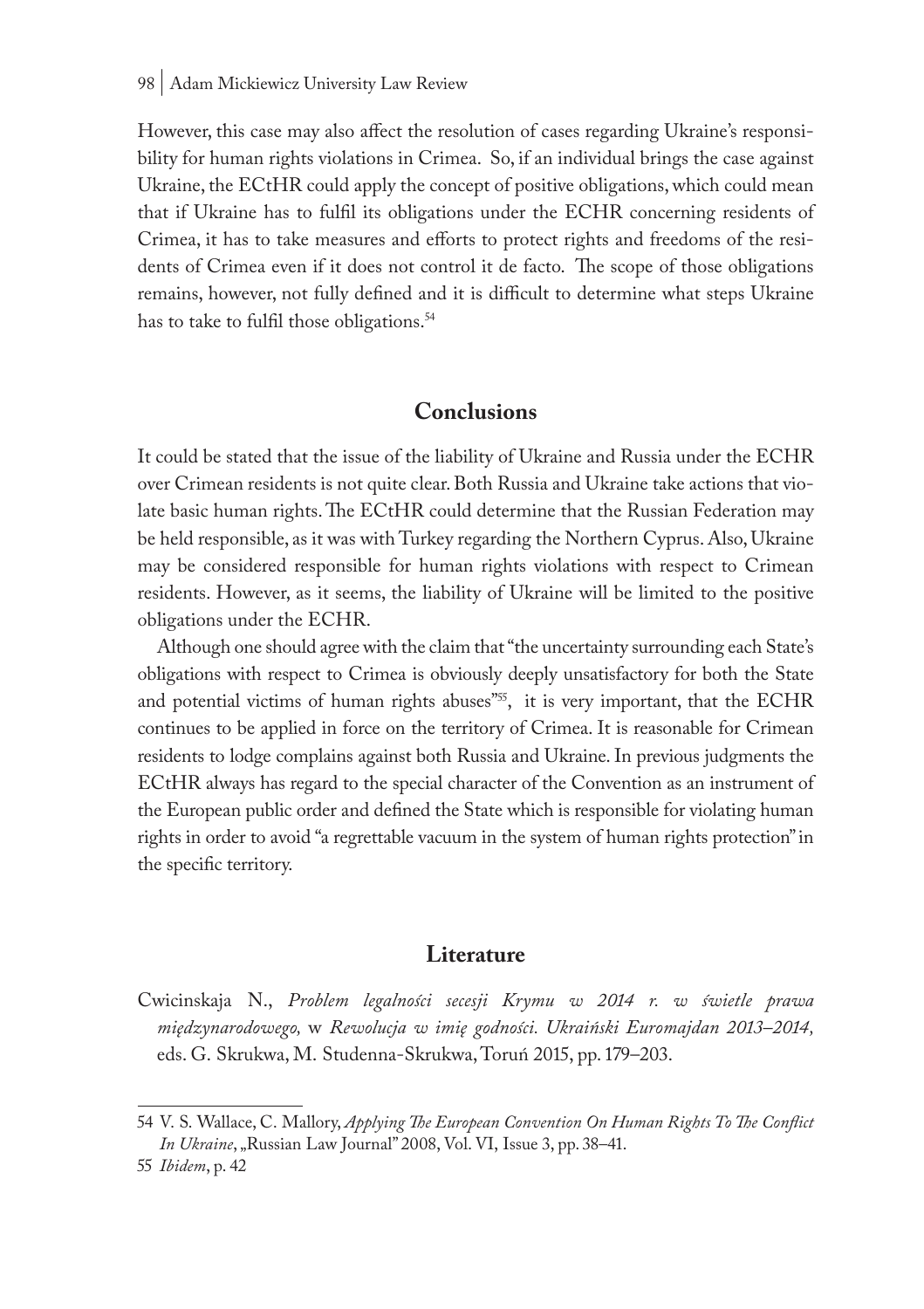- Cwicinskaja N., *The Legality and Certain Legal Consequences of the "Accession" of Crimea to the Russian Federation,* "Polish Yearbook of International Law, 2014, XXXIV, p. 6668.
- Grant T. D., *Aggression Against Ukraine. Territory, Responsibility, and International Law*, Palgrave Macmillan 2015;
- Grzebyk P., *Aneksja Krymu przez Rosję w świetle prawa międzynarodowego*, "Sprawy Międzynarodowe" 2014, no. 1.
- Heintze H-J., *On the Relationship Between Human Rights Law Protection and International Humanitarian Law*, IRRC, December, 2004, vol. 86, no. 856, pp.805–809;
- Kranz J., *Kilka uwag na tle aneksji Krymu przez Rosję*, "Państwo i Prawo" 2014, no. 8, pp. 23–40;
- Lavrysen L., *Human Rights in a Positive State. Rethinking the Relationship Between Positive and Negative Obligations under the European Convention on Human Rights,* Cambridge – Antwerp – Portland 2016
- Wallace S., Mallory C., *Applying The European Convention On Human Rights To The Conflict In Ukraine*, "Russian Law Journal" 2008, Vol. VI, Issue 3, pp. 38–41.
- <http://base.garant.ru/184002/>.
- <https://interfax.com.ua/news/general/564220.html>.
- <https://lenta.ru/news/2014/04/25/granica/>.
- <https://pravo.ru/news/208867/>; А.Kornia, *ESPC perenes slushanija po delu «Ukraina protiv Rossii» po* <https://www.vedomosti.ru/politics/ articles/2019/02/06/793466-ukraina-protiv-rossii>.
- <https://ru.krymr.com/a/news-oleg-sencov-evropeyskiy-sud-po-pravam-cheloveka/29715614.html>.
- <https://www.consultant.ru/document/cons\_doc\_LAW\_37868/>.
- <https://www.echr.coe.int/Documents/Guide\_Art\_1\_ENG.pdf>.
- <https://www.echr.coe.int/Documents/InterStates\_applications\_ENG.pdf>.
- <https://www.ejiltalk.org/european-court-decides-that-israel-is-not-occupyinggaza/#more-13413>.
- <https://www.hrw.org/world-report/2019/country-chapters/ukraine>; <https://reliefweb.int/sites/reliefweb.int/files/resources/Crimea2014\_2017\_EN-1.pdf>.
- <https://www.osce.org/odihr/report-of-the-human-rights-assessment-mission-oncrimea?download=true>.
- <https://www.osce.org/ukraine-smm/165691?download=true>.
- <https://www.unn.com.ua/ru/exclusive/1776841-spravu-sentsova-i-kolchenka-v-yesplvse-sche-vidkladeno>.
- <https://www.vedomosti.ru/politics/articles/2019/03/13/796360-rossiya-otvetila-navoprosi-espch>.